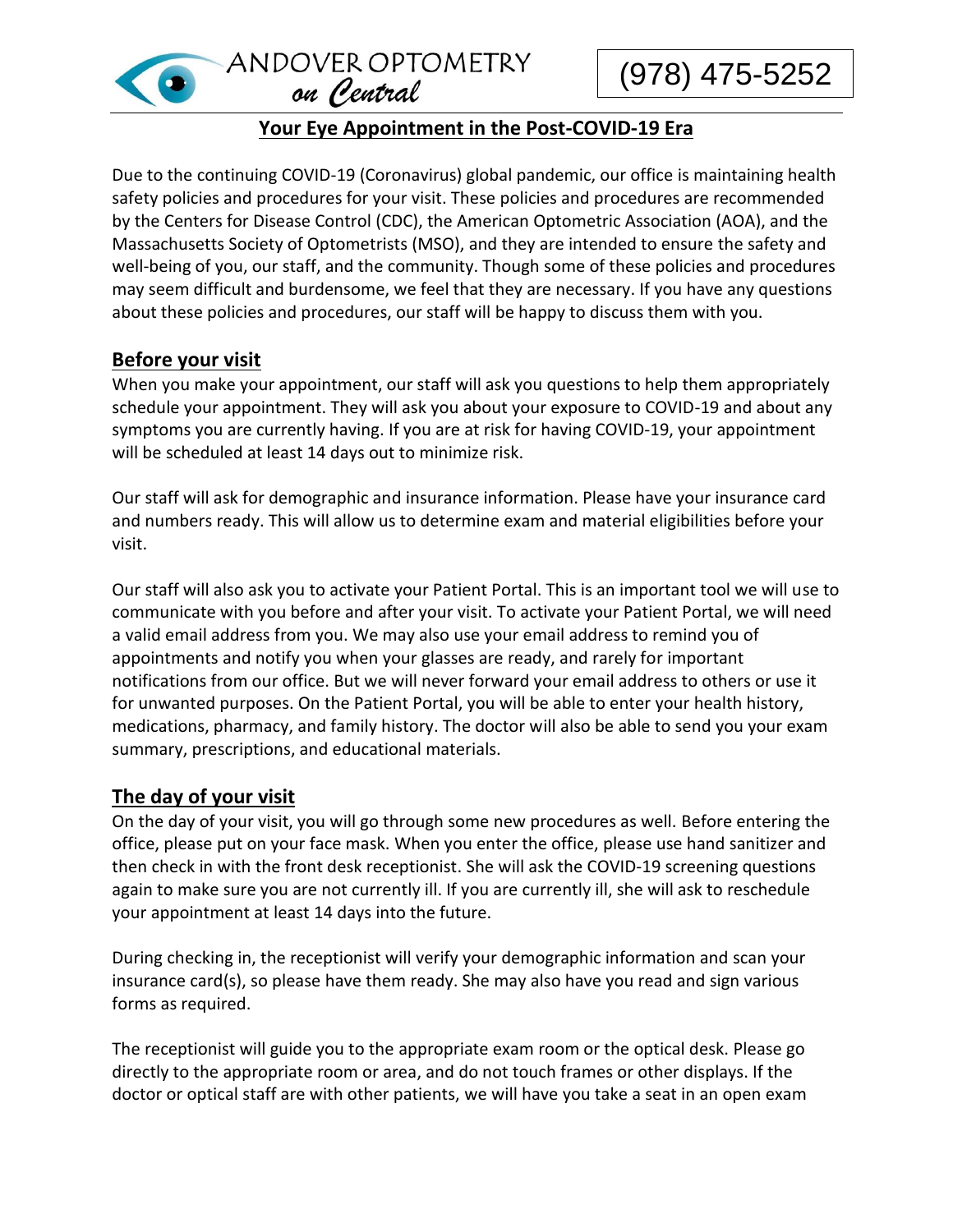room or in the optical area. Please maintain social distancing of at least 6 feet, if possible, with any other person in the office.

After your exam is complete, you may proceed to the front desk to check out. If you would like to pick out glasses, you will be guided to the optical department and introduced to one of our optical staff members.

When picking out glasses, please place any frames that you have taken off the display and place them in a basket that will be provided to you. You are welcome to try on as many frames as you like. After you have tried on the frames, they will be disinfected with our UV sterilizer before being placed back on the displays.

If you do not wish to select glasses, you can proceed to reception to order contact lenses and/or to check out. We strongly recommend that contact lenses be directly shipped to your home. All annual supply orders will have free shipping, plus you will get volume pricing and a manufacturer's rebate that will save you money. Smaller orders will incur a shipping fee.

### **Payment**

We prefer that payments be made by contactless credit card or ApplePay/GooglePay. If you do not have one of these options, you can insert or swipe your credit card in the machine, but try to minimize touching the machine itself. We will also accept checks or cash if you do not have a credit card.

### **After your visit**

Following your visit, your exam summary, prescriptions, and any educational materials that your doctor would like you to have will be uploaded to your patient portal. Make sure you keep the web address, your username and password handy. You can send a message to the doctor through the portal if you have any questions.

If you ordered glasses, we will contact you via email and text message when they are ready, and you can arrange to pick them up in our silver drop box outside the building's rear door. If you would prefer to have your glasses adjusted when you pick them up, you will need to make an appointment to do so.

If you ordered contact lenses that were not shipped to you, contact us to arrange to pick them up in our silver drop box outside the building's rear door. All contact lens orders must be paid in full at the time of order.

In summary, we value you and your health, and we are doing our best to ensure that our entire community is as safe as possible by implementing these protocols. We hope that these measures are only temporary, and we will do our best to make your visit as pleasant as possible. As always, if you have any questions or concerns, please call us at (978) 475-5252, or send us an email to [admin@andoveroptometry.com.](mailto:admin@andoveroptometry.com)